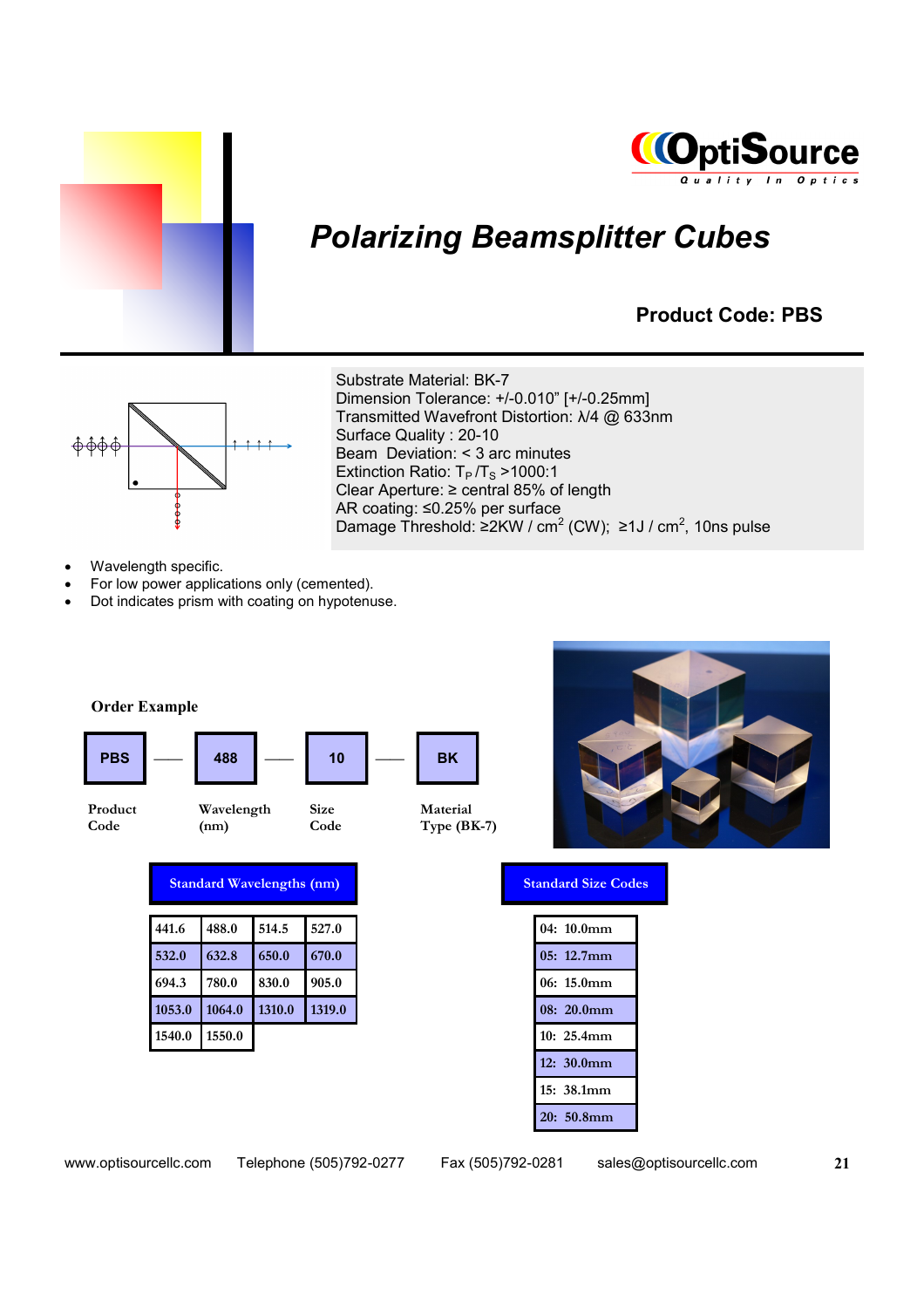

## *High Power Polarizing Beamsplitter Cubes*

#### **Product Code: HPBS**



Substrate Material: UV Fused Silica, BK-7 Dimension Tolerance: +/-0.010" [+/-0.25mm] Transmitted Wavefront Distortion: λ/4 @ 633nm Surface Quality : 20-10 Beam Deviation: < 3 arc minutes Extinction Ratio:  $T_P/T_S > 200:1$ Clear Aperture: ≥ central 85% of length AR coating: ≤0.25% per surface Damage Threshold: ≥5J/cm<sup>2</sup>, 10ns @266nm; ≥10J / cm<sup>2</sup>, 10ns @ 1064nm

- Wavelength specific.
- For high power applications (optically contacted).
- Dot indicates prism with coating on the hypotenuse; to avoid damage the beam should enter through this prism.





| <b>Material Type Codes</b> |    |  |
|----------------------------|----|--|
|                            | BК |  |
|                            | UV |  |